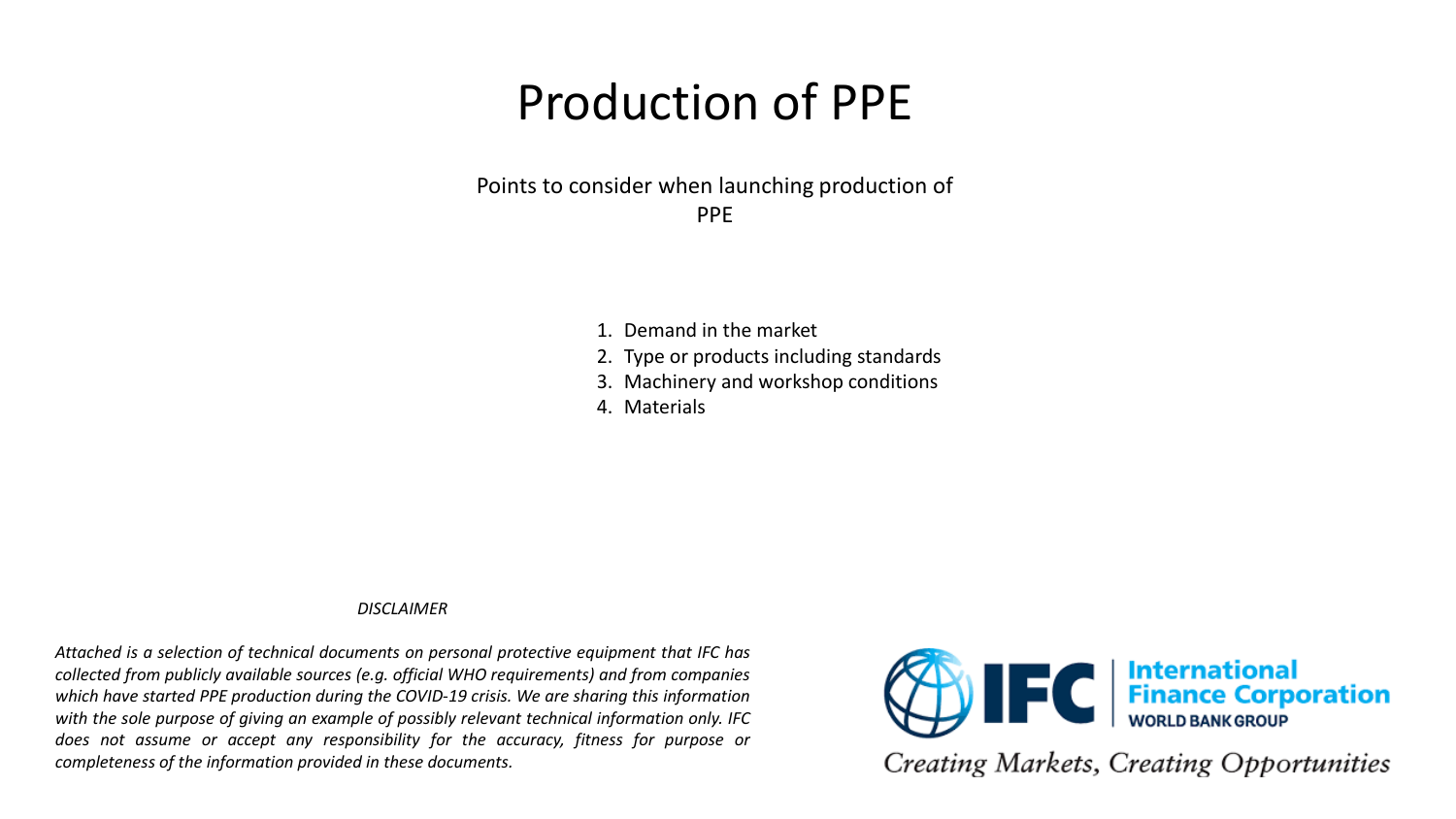#### **MASKS**



| Particulate respirator,<br>grade N95 or higher. | N95 or FFP2 respirator, or higher<br>Good breathability with a design that does not collapse against the mouth (e.g. duckbill, cup-<br>shaped). | . Minimum "N95" respirator according to FDA Class II, under 21<br>CFR 878.4040, and CDC NIOSH, or<br>• Minimum "FFP2 according to EN 149, EU PPE<br>Regulation 2016/425 Category III,<br>or equivalent |
|-------------------------------------------------|-------------------------------------------------------------------------------------------------------------------------------------------------|--------------------------------------------------------------------------------------------------------------------------------------------------------------------------------------------------------|
| Mask, surgical - health<br>care worker.         | Surgical mask, good breathability; internal and external faces should be clearly identified<br>Type II or higher.                               | • EU MDD Directive 93/42/EEC Category III or equivalent<br> • EN 14683 Type II, IR, IIIR<br>I • ASTM F2100 minimum level 1<br>or equivalent                                                            |
| Mask, surgical - patient                        | Surgical mask, good breathability; internal and external faces should be clearly identified<br>Type I.                                          | • EN 14683 any type including Type I<br>$\cdot$ ASTM F2100 minimum level 1<br>or equivalent                                                                                                            |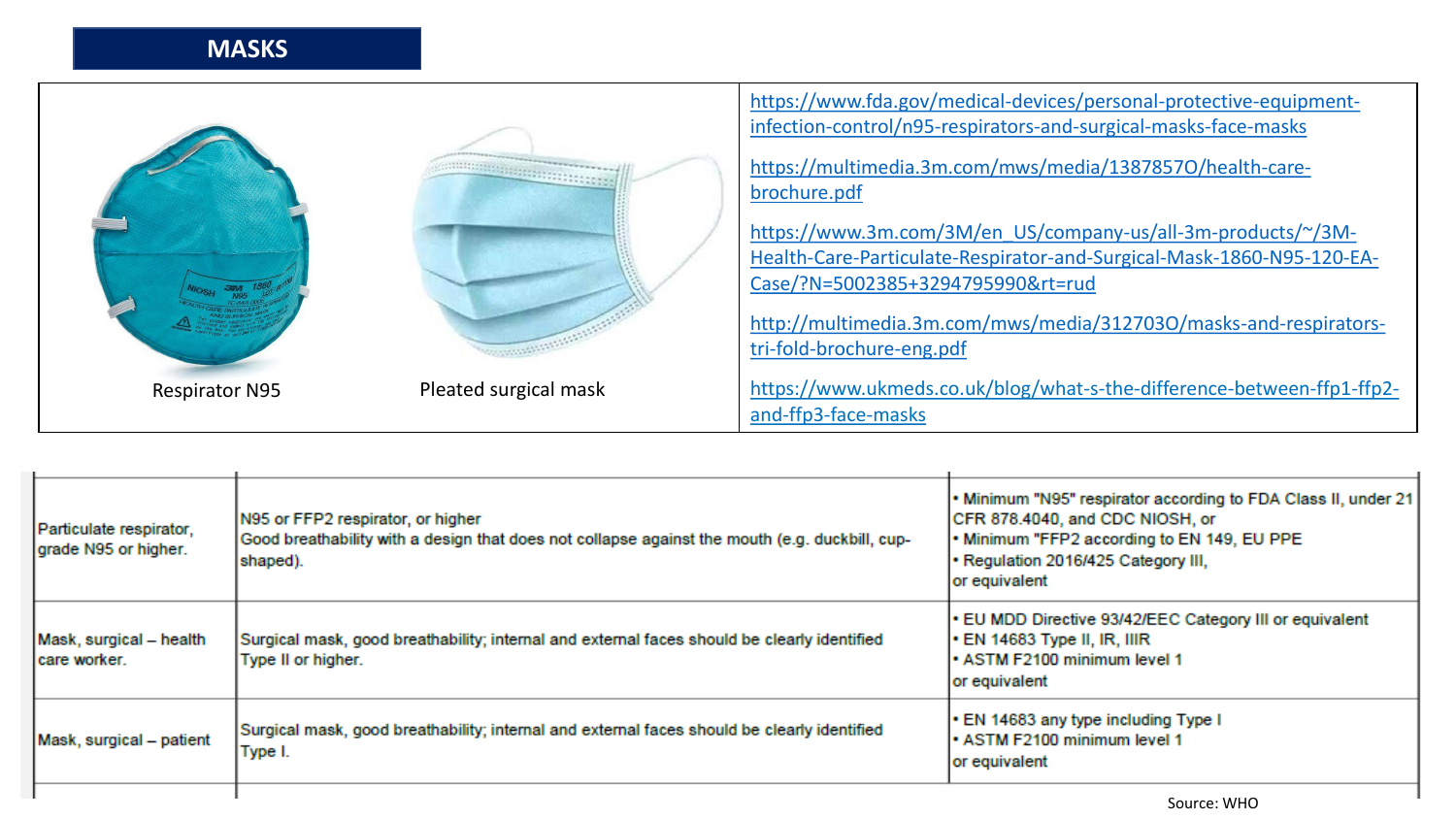## **SCRUBS, APRONS, GOWNS, CAPS, etc.**

| Scrubs                    |
|---------------------------|
| Coveralls                 |
| <b>Medical Gowns</b>      |
| <b>Surgical Gowns</b>     |
| <b>Non-Surgical Gowns</b> |
| Aprons                    |

[http://multimedia.3m.com/mws/media/343169O/3mtm-surgical](http://multimedia.3m.com/mws/media/343169O/3mtm-surgical-disposable-gowns.pdf)disposable-gowns.pdf

[https://www.fda.gov/medical-devices/personal-protective-equipment](https://www.fda.gov/medical-devices/personal-protective-equipment-infection-control/medical-gowns)infection-control/medical-gowns

| Scrubs, tops      | Tunic/tops, woven, scrubs, reusable or single-use, short-sleeved (tunic/tops), worn underneath the coveralls or gown                                                                                                                                                                                                                                                      |                                                                                                                                                                                                                 |  |
|-------------------|---------------------------------------------------------------------------------------------------------------------------------------------------------------------------------------------------------------------------------------------------------------------------------------------------------------------------------------------------------------------------|-----------------------------------------------------------------------------------------------------------------------------------------------------------------------------------------------------------------|--|
| Scrubs, pants     | Trouser/pants, woven, scrubs, reusable or single-use, worn underneath the coveralls or gown                                                                                                                                                                                                                                                                               |                                                                                                                                                                                                                 |  |
| Apron, heavy duty | Straight apron with bib.<br>Fabric: 100% polyester with PVC coating, or 100% PVC, or 100% rubber, or other<br>fluid-resistant coated material.<br>Waterproof, sewn strap for neck and back fastening<br>Minimum weight: 300 g/m2<br>Covering size: 7090 cm (width) x 120-150 cm (height)<br>Reusable (provided appropriate arrangements for decontamination are in place) | • EN ISO 13688<br>• EN 14126-B and partial protection (EN 13034 or EN 14605)<br>• EN 343 for water and breathability<br>or equivalent                                                                           |  |
| Gown              | Single-use, length mid-calf.                                                                                                                                                                                                                                                                                                                                              | • EU PPE Regulation 2016/425 and EU MDD Directive<br>93/42/EEC<br>• FDA Class I or II medical device, or equivalent<br>• EN 13795 any performance level, or<br>• AAMI PB70 all levels acceptable, or equivalent |  |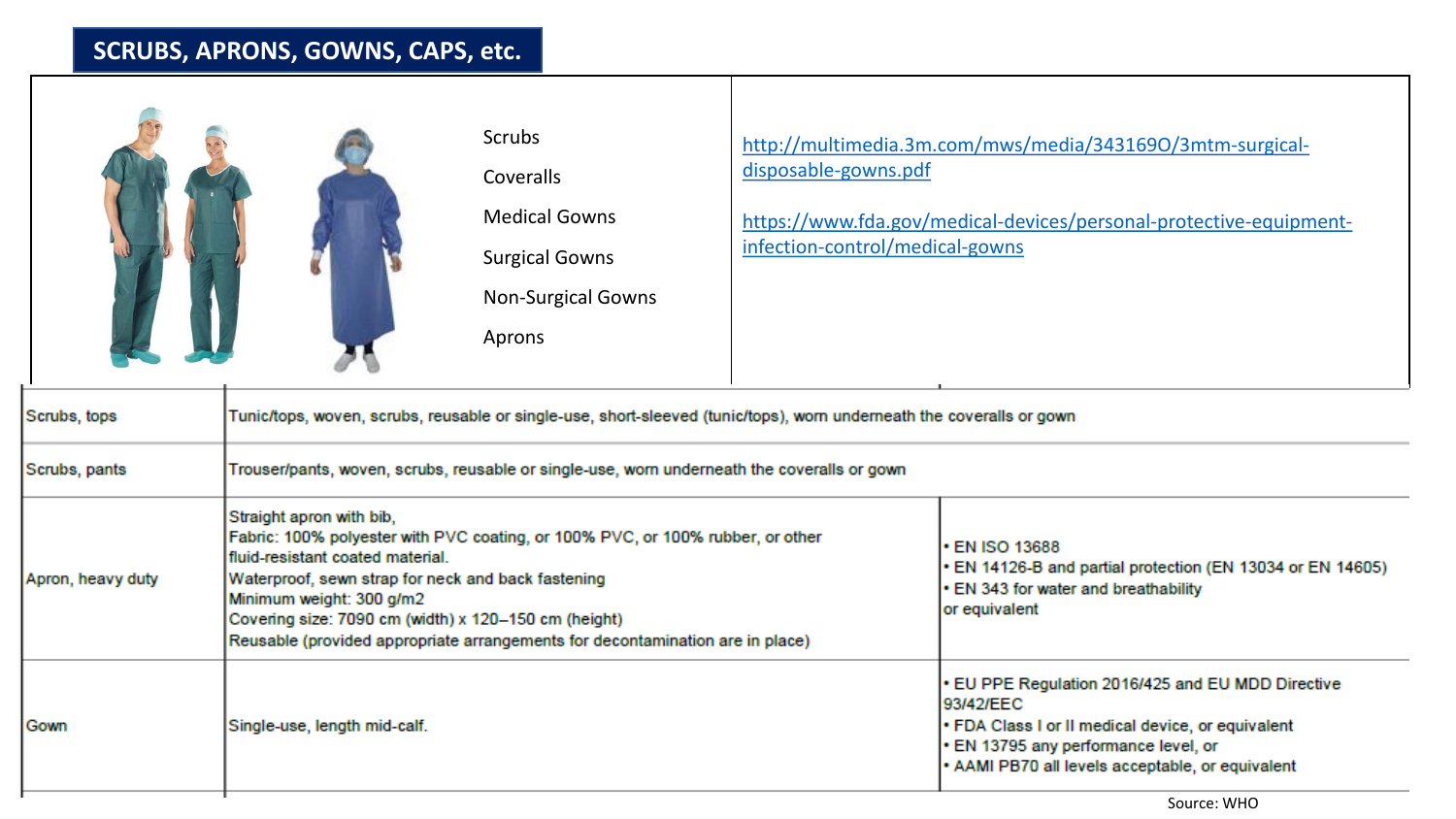## **MACHINERY**

| Cup forming machine<br>Finishing machines                                                                                                                                                                                                             | https://www.youtube.com/watch?v=wN2 s-mguxM<br>https://www.youtube.com/watch?v= kwNHwX0Vio<br>https://www.youtube.com/watch?v=ewoZ3D3IF64                    |  |
|-------------------------------------------------------------------------------------------------------------------------------------------------------------------------------------------------------------------------------------------------------|--------------------------------------------------------------------------------------------------------------------------------------------------------------|--|
| Automatic line with ultrasonic welding<br>Manual ultrasonic welding machines                                                                                                                                                                          | https://www.youtube.com/watch?v=wivuYS_PZIo<br>https://www.youtube.com/watch?v=a9m5qM54vCk<br>https://www.youtube.com/watch?v=OZfHysnxSiM                    |  |
| Automatic line with ultrasonic welding<br>Manual ultrasonic welding machines                                                                                                                                                                          | https://www.youtube.com/watch?v=4B1DwMWSt8Y<br>https://www.youtube.com/watch?v=bV Z0JZkRWs<br>https://www.youtube.com/watch?v=4RqdtsSszQA                    |  |
| Production with conventional sewing machinery:<br>Limited range of medical textile products only.<br>Product to be constructed so that needle holes do not leak.<br>To avoid leakage use of seam sergers, lap seamers, seam taping should be<br>used. | Considerations:<br>Standards, certificates, testing<br>Dust free workshop<br>Clean room conditions<br>$\bullet$<br><b>Product sterilization</b><br>$\bullet$ |  |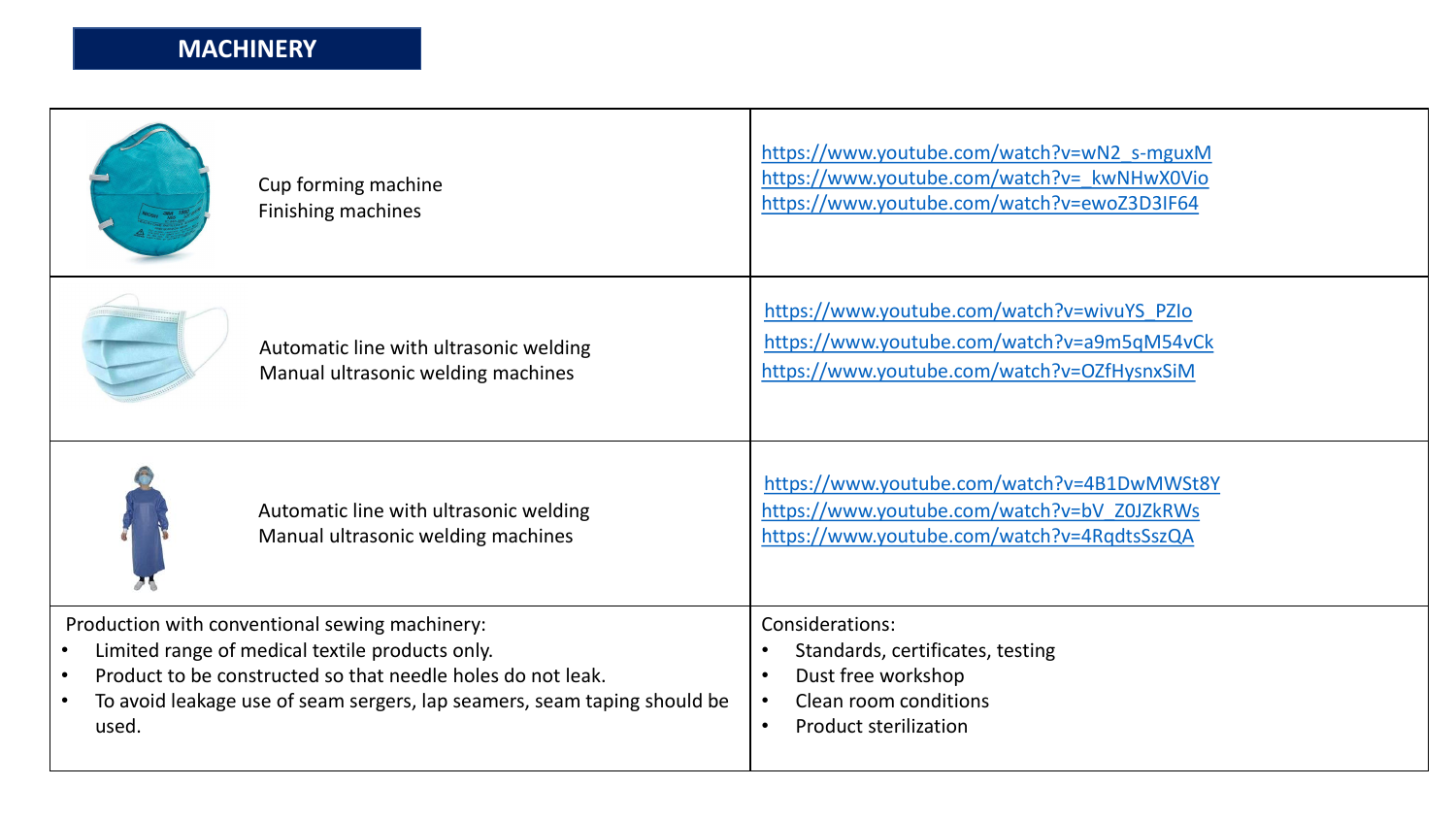#### **MATERIALS**

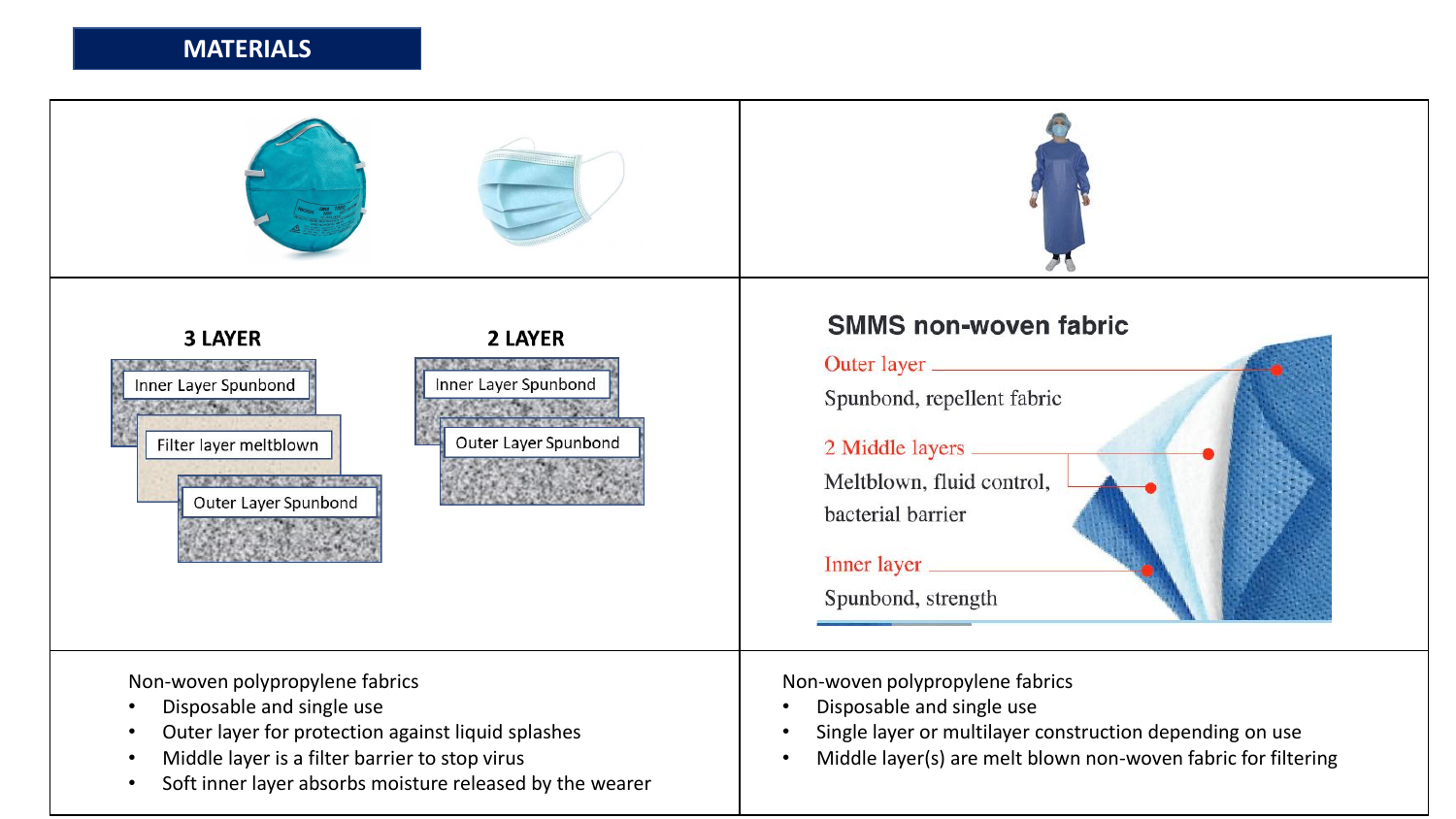#### WHO 6 April 2020: [https://apps.who.int/iris/bitstream/handle/10665/331695/WHO-2019-nCov-IPC\\_PPE\\_use-2020.3-eng.pdf](https://apps.who.int/iris/bitstream/handle/10665/331695/WHO-2019-nCov-IPC_PPE_use-2020.3-eng.pdf)

|                                  | <b>Low-Risk Personnel</b>                                                                                                                                                                                                                 | <b>Medium-Risk Personnel</b>                                                                                                                                                                                                                                                                                                  | <b>High Risk Critical</b>                                                                                                                                                                                                    | <b>Alternative Materials and Production</b>                                                                                                                                                                                                                                                                                                                                                                                                                                                                                                                                                                                                                                                                                                                    |
|----------------------------------|-------------------------------------------------------------------------------------------------------------------------------------------------------------------------------------------------------------------------------------------|-------------------------------------------------------------------------------------------------------------------------------------------------------------------------------------------------------------------------------------------------------------------------------------------------------------------------------|------------------------------------------------------------------------------------------------------------------------------------------------------------------------------------------------------------------------------|----------------------------------------------------------------------------------------------------------------------------------------------------------------------------------------------------------------------------------------------------------------------------------------------------------------------------------------------------------------------------------------------------------------------------------------------------------------------------------------------------------------------------------------------------------------------------------------------------------------------------------------------------------------------------------------------------------------------------------------------------------------|
|                                  |                                                                                                                                                                                                                                           |                                                                                                                                                                                                                                                                                                                               | <b>Personnel</b>                                                                                                                                                                                                             | <b>Methods</b>                                                                                                                                                                                                                                                                                                                                                                                                                                                                                                                                                                                                                                                                                                                                                 |
| Personnel                        | Medical Assistance Staff /<br>technicians/ Administrator                                                                                                                                                                                  | Doctor/Nurses/Medical Staff<br>/ Workers/ Cleaners not in<br>direct contact with COVID-19<br>patients<br><b>OR</b><br>Healthcare workers providing<br>treatment to COVID-19<br>patients not generating<br>aerosols (cough, intubation,<br>sample collection, vomiting,<br>etc.)<br><b>OR</b><br><b>OPD Consultation Rooms</b> | For Use by doctors and health<br>professional directly treating<br>COVID-19 patients generating<br>aerosols (cough, intubation,<br>sample collection, vomiting,<br>etc.<br>or collecting samples                             | When nonwoven polypropylene materials are not<br>available:<br>Gowns can be made of cotton or polyester/cotton<br>fabric and used with aprons.<br>Woven fabrics can be used for making masks as long<br>as a suitable middle layer for filtration is available, for<br>example interlinings. These masks, however, should<br>not be used by front line health care personnel.<br>Coveralls, double gloves, or head covers (hood) that<br>$\bullet$<br>cover the head and neck used in the context of<br>filovirus disease outbreaks (e.g. Ebola virus) are not<br>required when managing COVID-19 patients.<br>Some components, especially eye goggles, face shield,<br>gowns (if compatible), face masks and N95 respirators<br>may be reused after cleaning. |
| Key items in a<br><b>PPE Kit</b> | Generally no PPE Required: Table 1, pg 4<br>1. Shoe Cover (optional)<br>2. Surgical Gloves<br>3. Coverall or Gown (autoclavable cotton<br>gowns are acceptable)<br>4. 3 Ply Mask (Medical Mask)<br>5. Eye Goggle (not recommended by WHO) | 1. Shoe Cover (optional)<br>2. Surgical Gloves<br>3. Coverall or Gown<br>(autoclavable cotton gowns<br>are acceptable)<br>4. 3 Ply Mask (Ideally N95<br>masks)<br>5. Eye Goggle or face shield (in<br>case working in COVID wards)<br>6. Face Mask (FFP2/N95)                                                                 | 1. Shoe Cover (optional)<br>2. Surgical Gloves<br>3. Coverall (ideal) or Gown<br>4. Eye Goggle<br>5. Face Mask (FFP2/N95)<br>6.3 Ply Mask<br>7. Face Shield<br>8. Apron (waterproof) if<br>reusable cotton gowns are<br>used | Conventional sewing machines may be used for<br>production providing that needle holes do not create<br>air leakage. This can be achieved through mask<br>construction or seam taping.                                                                                                                                                                                                                                                                                                                                                                                                                                                                                                                                                                         |